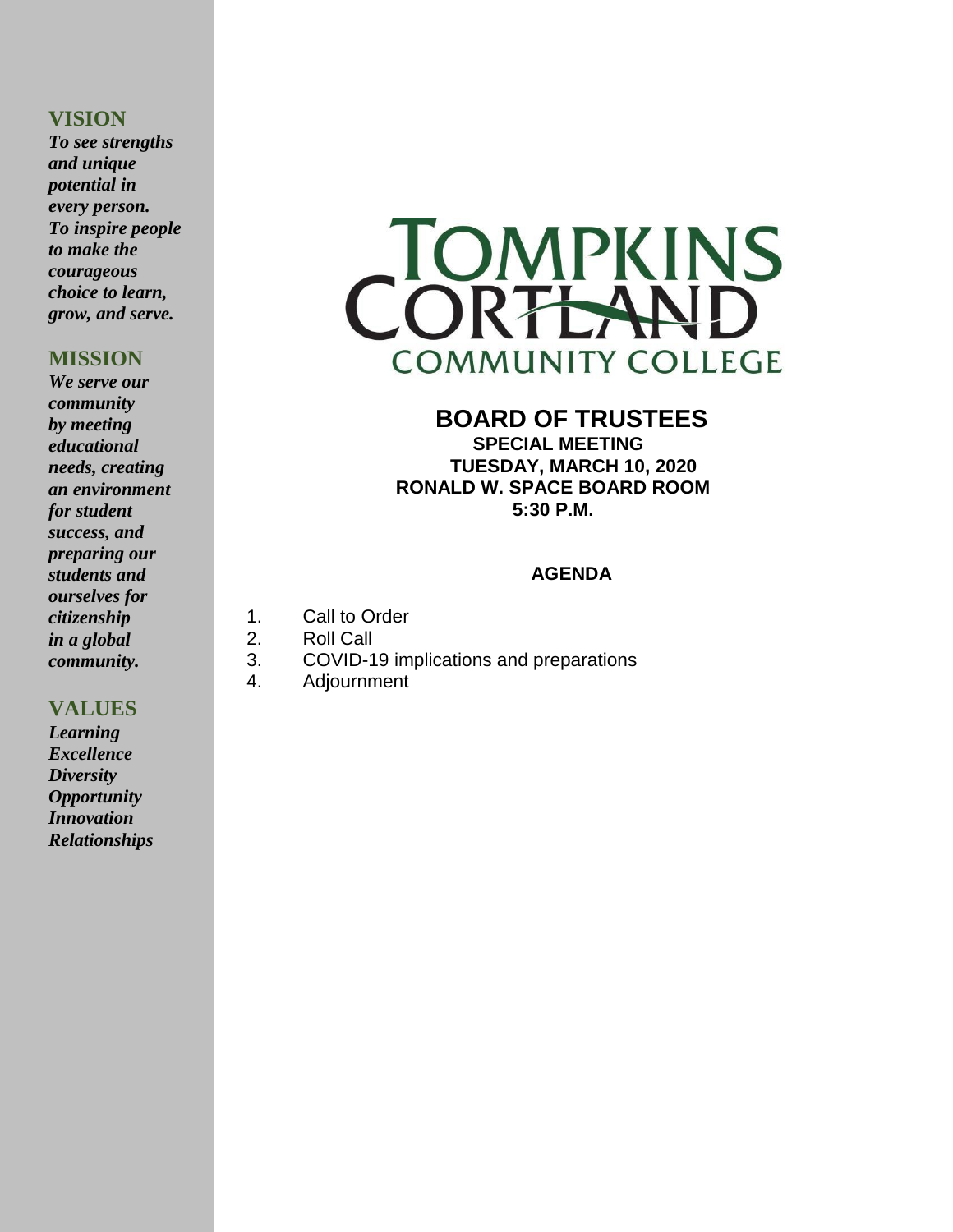# Tompkins Cortland Community College COVID-19

Implications and Preparations

Board of Trustees Meeting

March 10, 2020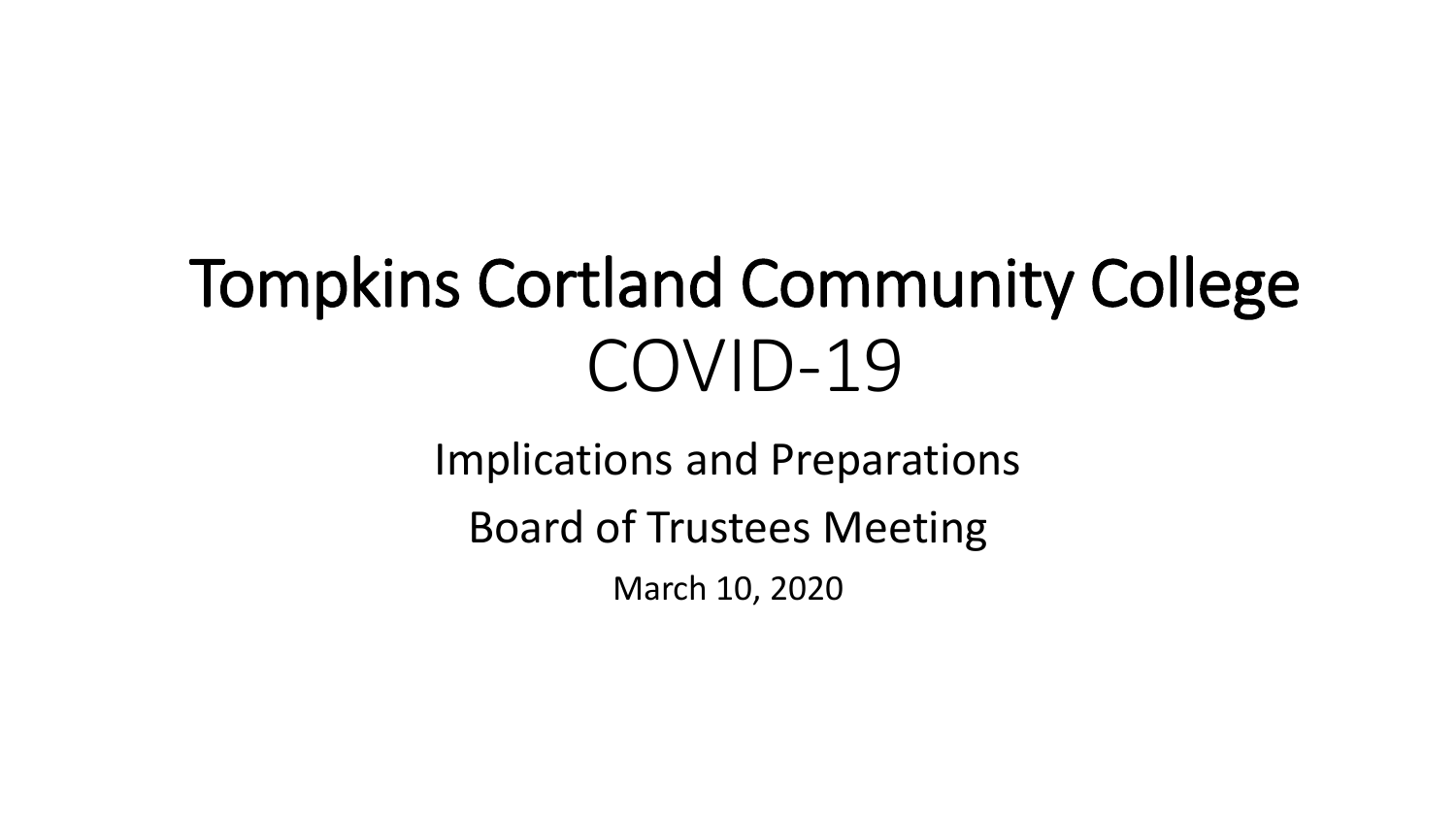## Agenda

- What guidance we have from SUNY
- What guidance we have from our local Health Department
- How the College is minimizing an outbreak on Campus
- How the College is likely to act if there is an outbreak on Campus
- Messaging to faculty, students and the community
- Open issues facing the College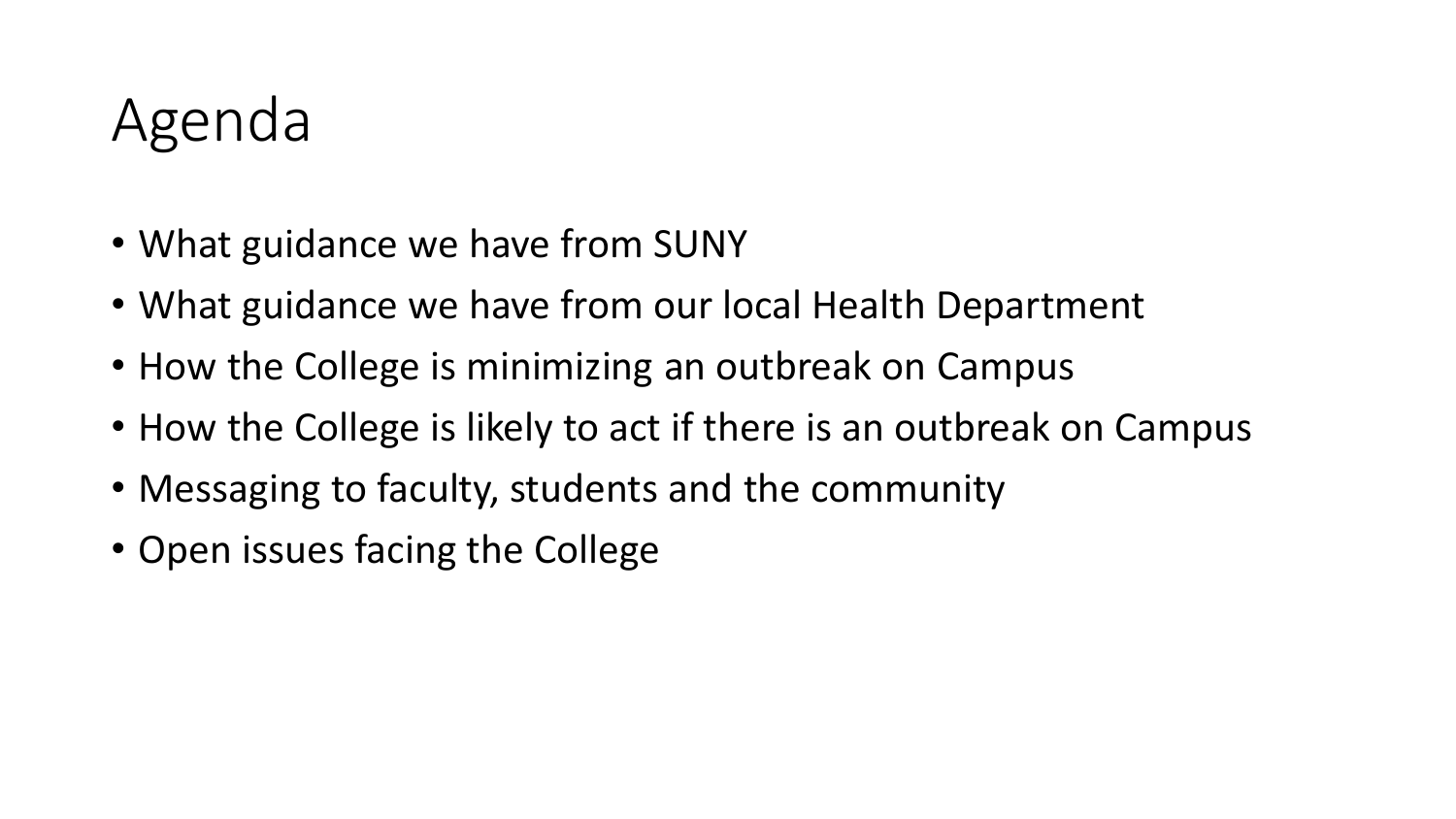### SUNY Guidance

- Daily calls
- Restricting travel to specific countries abroad
- Focused on retrieving students from abroad
- Encourage communications with local Health Departments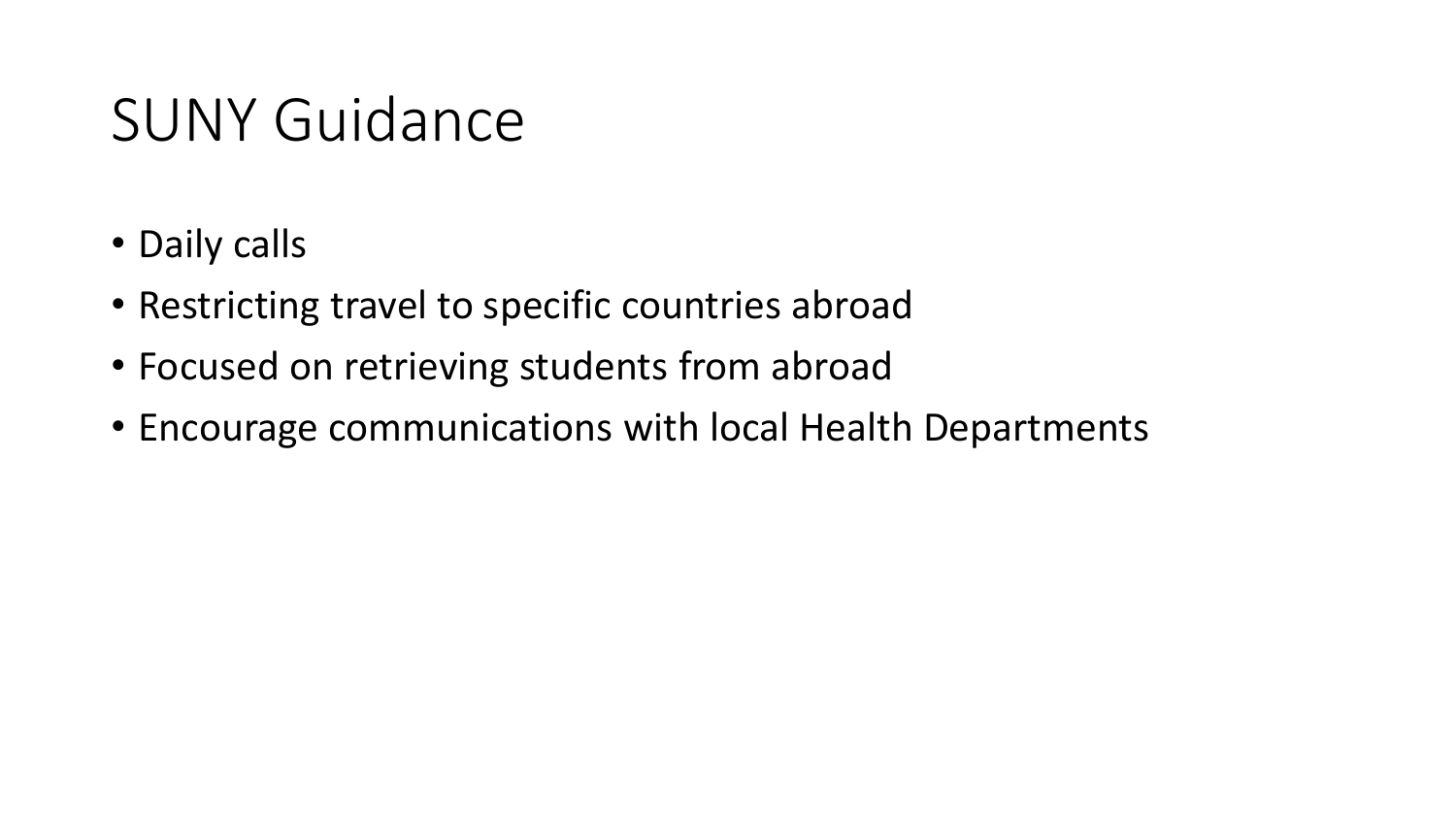## Local Health Department Guidance

- Proactively met with College
- Provided guidance of how to plan for any pandemic
- Provided guidance of how to minimize transmission
- Outlined likely activities that could take place if a residential student were suspected of being or confirmed infected
- Outlined likely activities that could take place if a commuter student were suspected of being or confirmed infected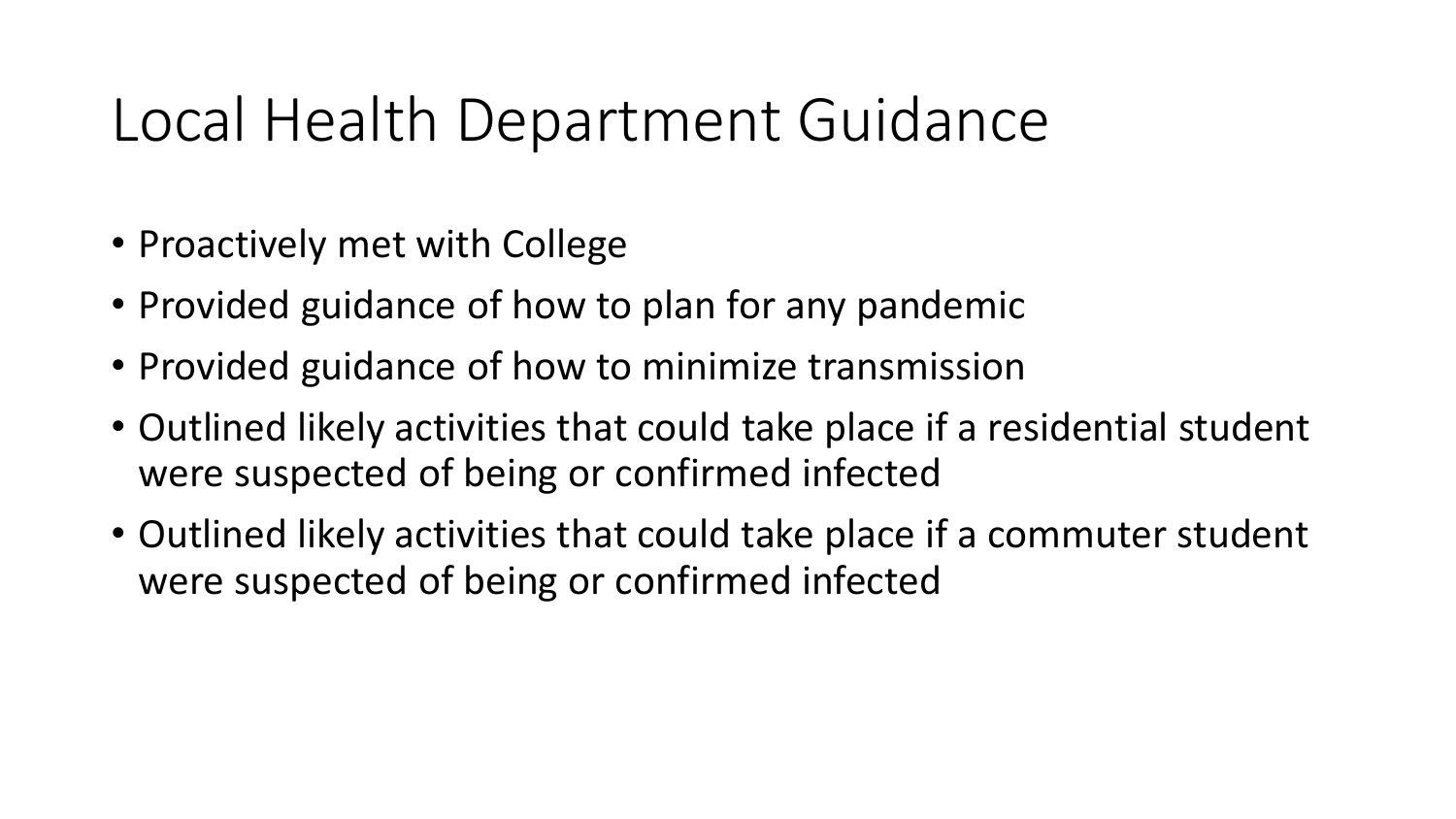### TC3's Initiatives to Minimize Impact of COVID-19

- Convening of the Pandemic Planning and Response Committee
- Outlining initiatives that will prevent and reduce transmission
	- Promotion of Non-Pharmaceutical Interventions (NPIs)
		- Additional cleaning of all door handles, shared desks, elevator buttons, keyboards, etc., in all buildings
		- Education and communication regarding handwashing, covering coughs, staying home when sick, etc. via print and digital media, emails, website, tabling, and programs
		- Increased availability of hand sanitizer available across campus
- Inventory of gatherings with non-TC3 faculty, staff, and students is being evaluated case-by-case (e.g., sports events, facility rentals, conferences, etc.)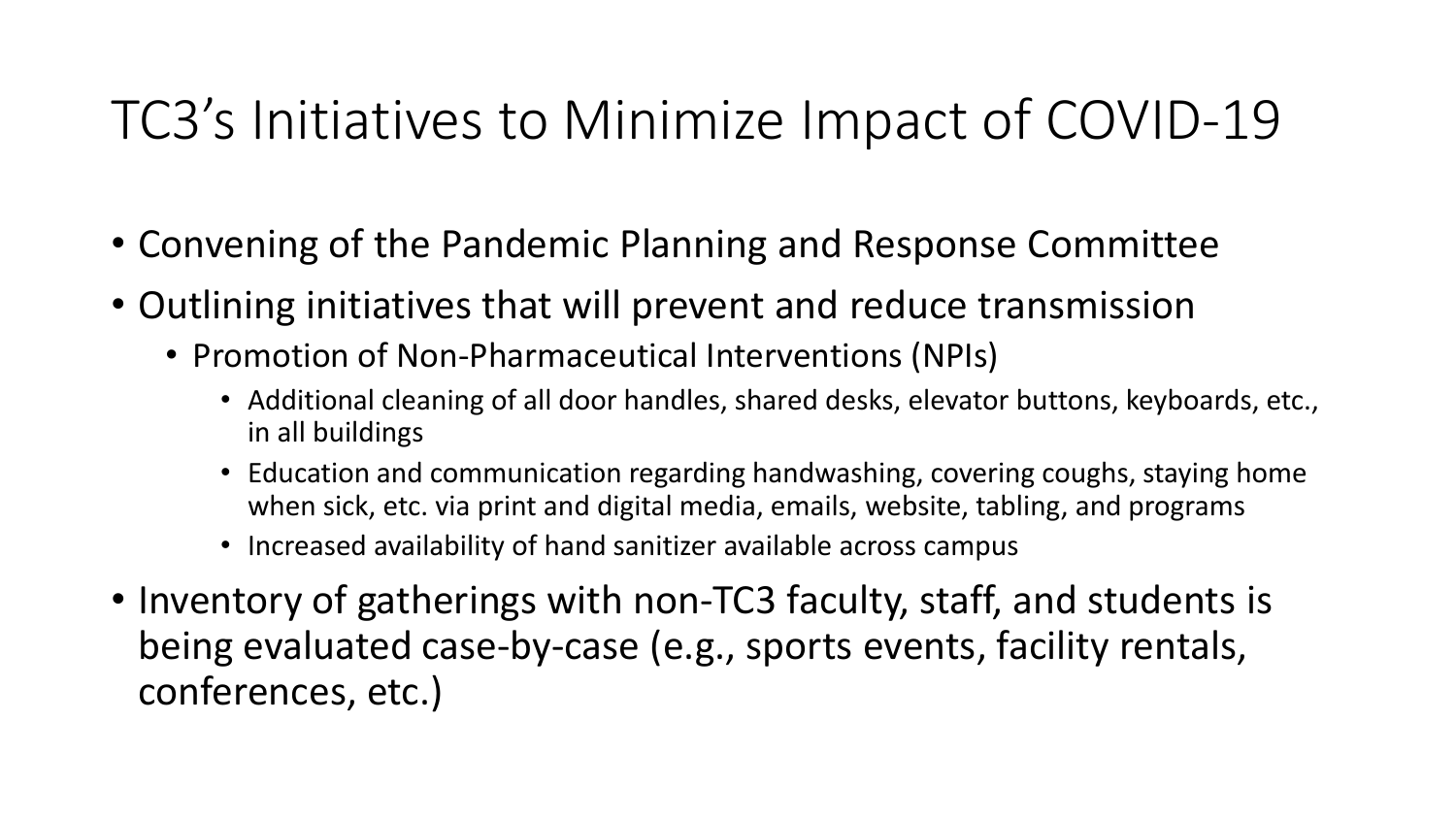When infections are suspected on campus or the rate within the community grows rapidly…

- TC3 will not close but rather College activities and spaces may become restricted.
	- The majority of classes are likely to be moved to on-line
	- Students in the residence halls may be encouraged to take their classes from home (note, not all have an alternative address)
	- Dining hall will remain open and will deliver food to any quarantined student on campus
	- Flex space may be identified for unique situations in response to unique needs with low contamination risks
	- A group of essential employees must continue to report to the campus
	- A group of employees may be requested to work from home earlier than the general population of college employees